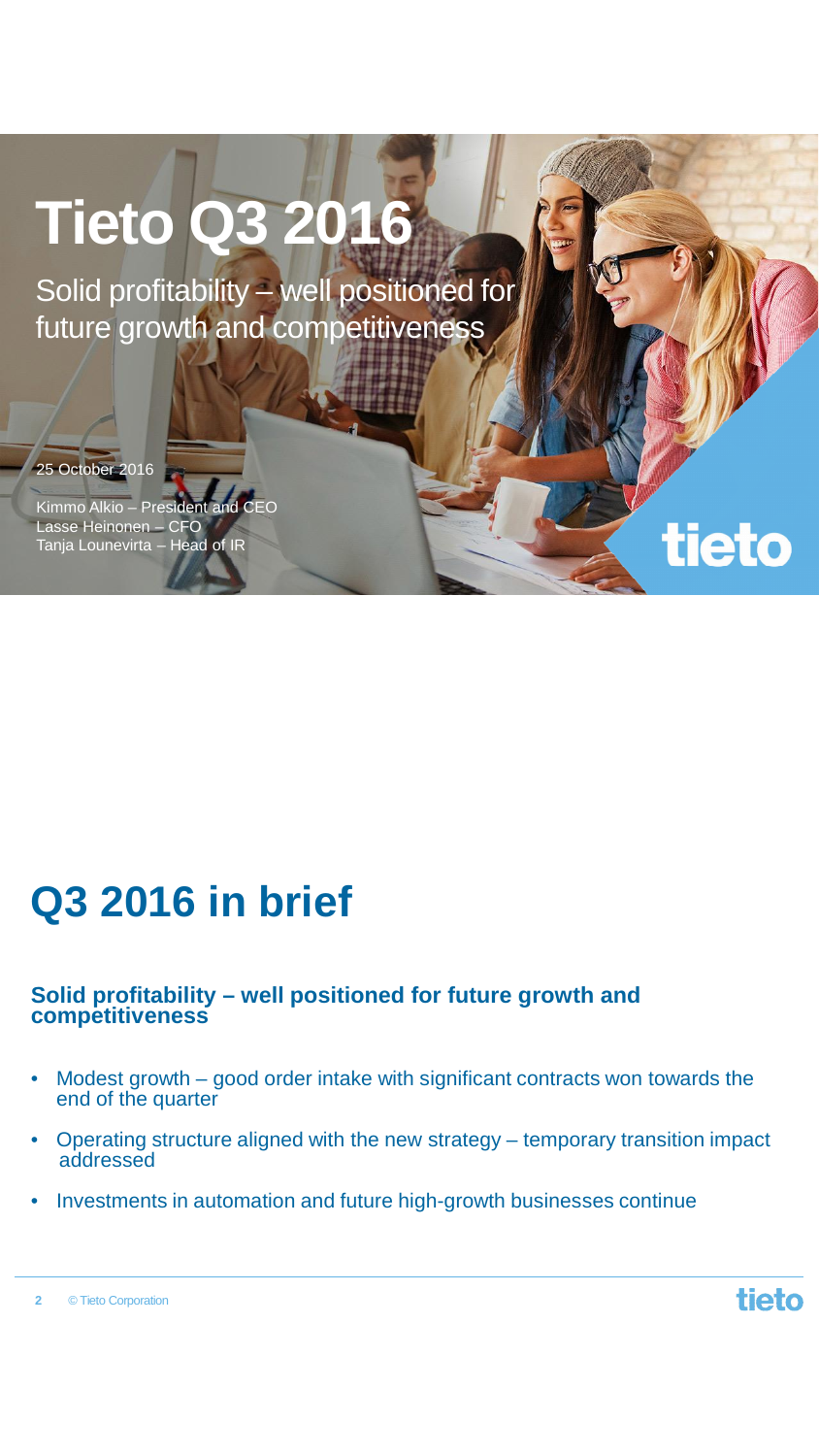### **Business mix shifting towards high-growth services**



© Tieto Corporation **3**

tieto

### **Strong solution foundation to accelerate growth High-growth businesses\*) up by 20%**



© Tieto Corporation **4**

\*Includes five high-growth businesses and internal start-ups which represented ~20% of IT services sales in 2015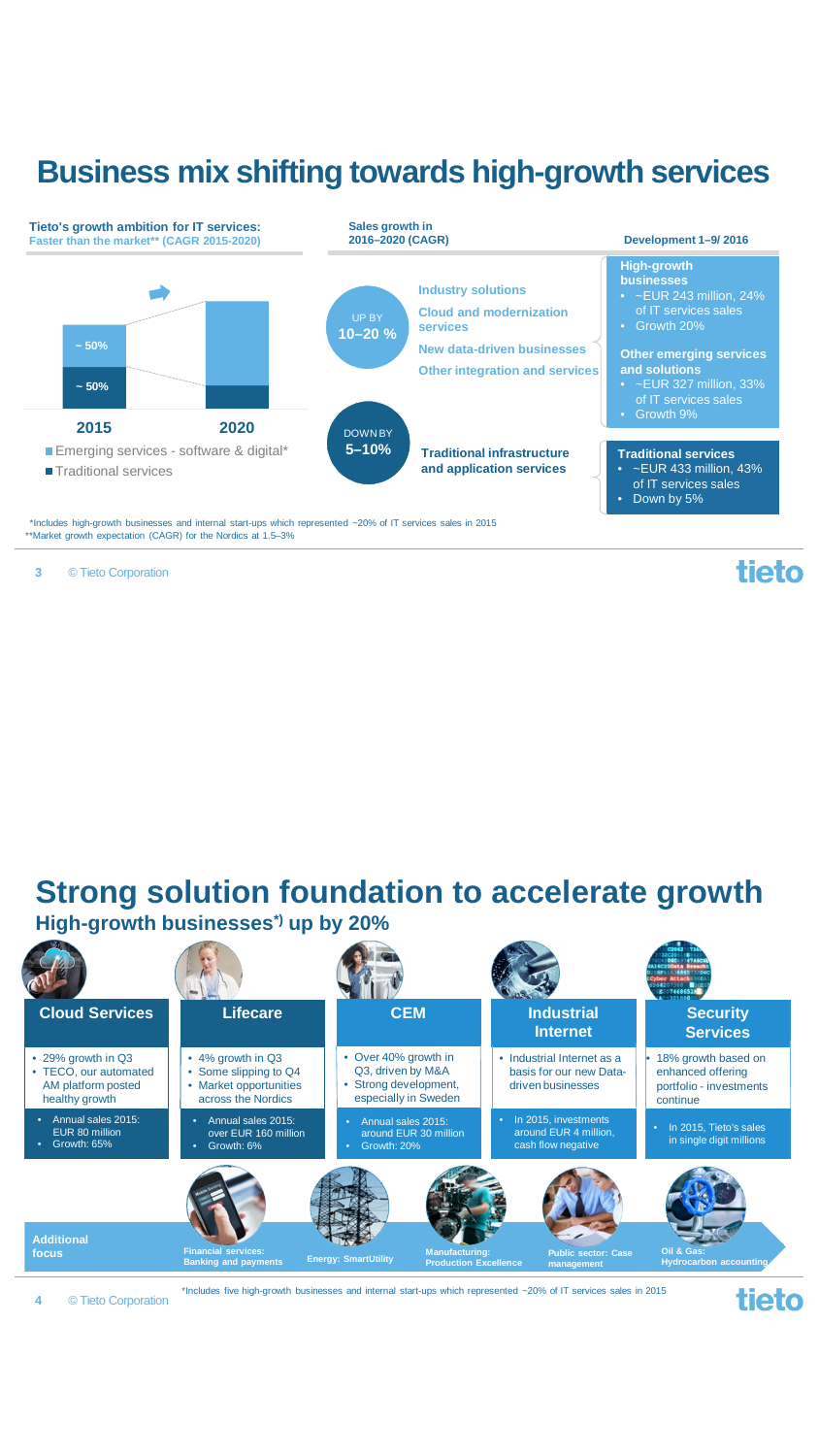### **We help our customers manage their duality**

At the same time, we manage ours through consistent strategy execution



#### © Tieto Corporation **5**

**Q3 2016 key figures**

### **Net sales**

- **et sales** MEUR<br>EUR 341 (355) million, +1.6%, growth in local currencies +2.2%  $\frac{1}{500}$ 
	- Acquisitions added EUR 11 million
- Acquisitions added EUR 11 million<br>• Divestments impacted EUR 1.6 million<br>• Currency EUR -1.9 million
- In IT services, sales growth 2.6%, or 3.1% in local currencies
- Organic growth in local currencies 0.1%

### **EBIT**

- EBIT EUR 35.1 (41.4) million, 10.3% (12.4%)
- Adjusted\* EBIT EUR 35.4 (38.6) million, 10.4% (11.5%)

### **Order backlog**

- Order backlog EUR 1 722 (1 864) million Total Contract Value EUR 406 (490) million
- Book-to-bill 1.2 (1.5)

- **Earnings per share** EPS EUR 0.37 (0.40)
- EPS EUR  $0.38(0.38)$ , adjusted<sup>\*</sup>)
- 

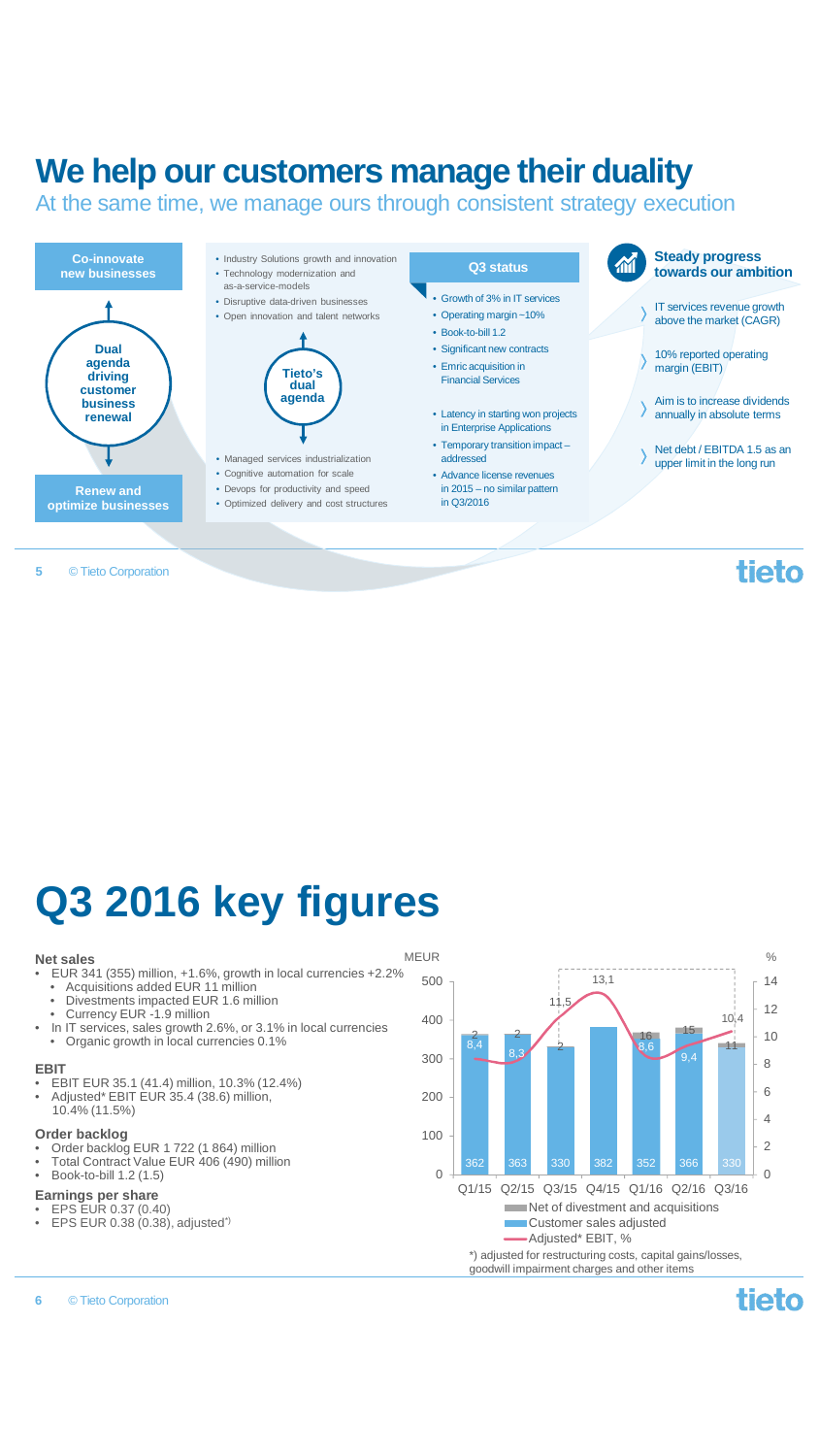

© Tieto Corporation

**7**

## **Quarterly development**



 $-11,6$   $-10,5$   $-8,7$   $-12,9$   $-9,4$ 

 $Q1/15$   $Q2/15$   $Q3/15$   $Q4/15$   $Q1/16$   $Q2/16$   $Q3/16$  **Capital expenditure** 

 $0.4$ 

**Net debt/EBITDA**

 $0.5$ 1

> -25 -5

0,5

 $-0<sub>n</sub>7$ 

**tieto** 

-16,1

-13,7

-11,9

### **Growth in local currencies by Service Line and Industry Group**



© Tieto Corporation

**8**

*\*) Organic growth in local currencies (not shown for businesses where acquisition impact is not significant)*

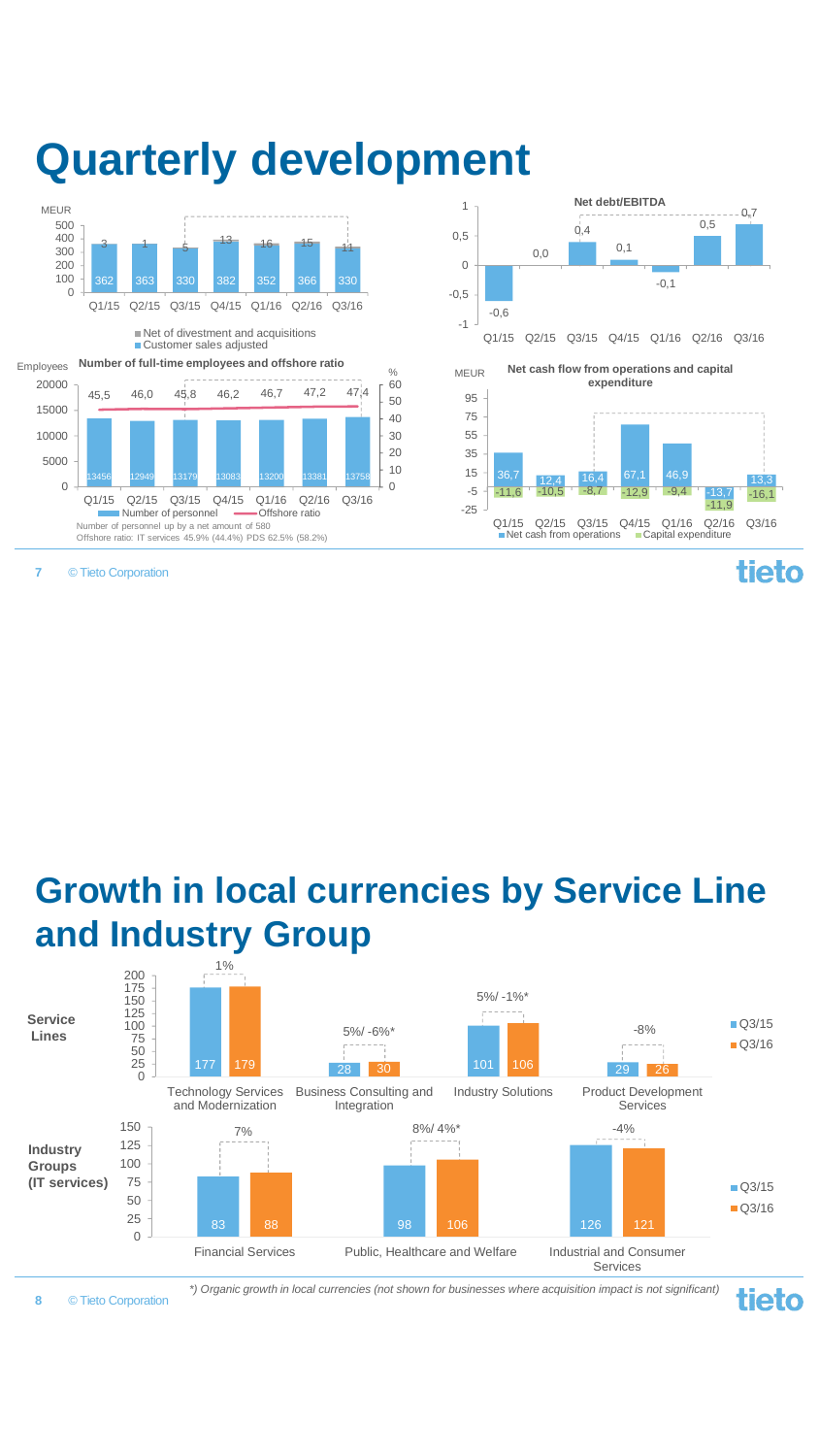

#### **9** © Tieto Corporation **\*)**Reported in Industry Solutions

tieto

### **Technology Services and Modernization**

### **Customer sales in Q3**

• EUR 179 (177) million, +1%, growth of 1% in local currencies

### **EBIT**

- EBIT EUR 24.2 (22.9) million, 13.5% (12.9)
- Adjusted\* EBIT EUR 24.0 (23.4) million, 13.4% (13.2)

### **Q3 highlights**

- Cloud sales up by 29% in Q3, representing 22% of infrastructure services
- Strong growth in shared, standardized workspace services • Positive effect from automation partly offset by
- Price reductions in some large agreements<br>• Debt restructuring of one customer Debt restructuring of one customer
- Significant agreements won during the quarter
- Automation initiatives proceeding
- Q3 seasonally strongest, Q4 margin expected to be at or above the first-half level



\*) adjusted for restructuring costs, capital gains/losses, goodwill impairment charges and other items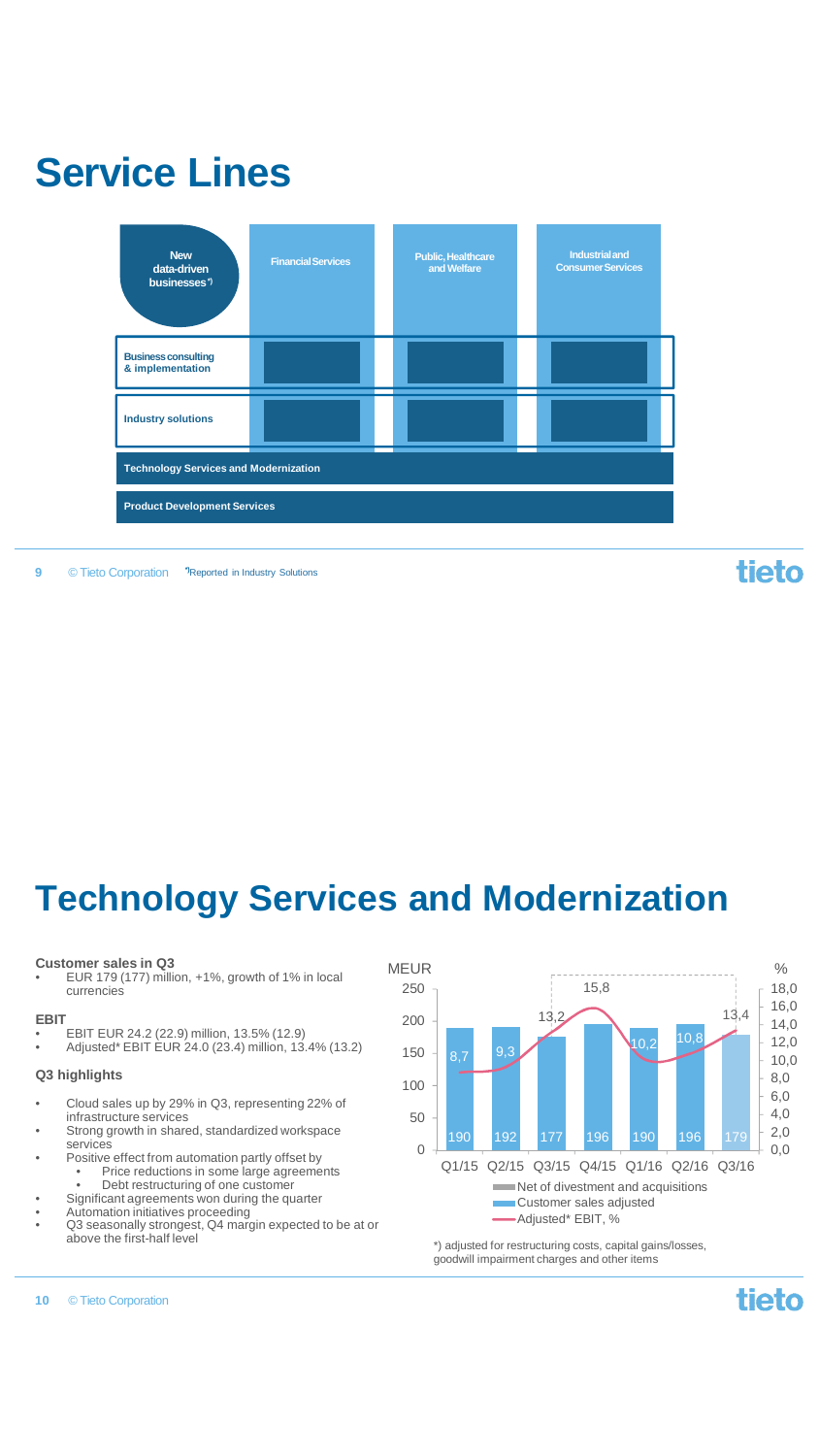## **Business Consulting & Implementation**

50

### **Customer sales Q3**

- EUR 30 (28) million, +5%, growth of 5% in local currencies
- Organic growth in local currencies -6%

### **EBIT**

• EBIT EUR -0.2 (-0.5) million, -0.6% (-1.6) • Adjusted\* EBIT EUR -1.5 (0.0) million, -4.9% (-0.1)

### **Q3 highlights**

- Growth supported by acquisitions of Smilehouse and Imano
- Demand strongest in Customer Experience
- Management and consulting services Organic growth challenged due to short-term decline in
- Enterprise Applications (latency in starting won projects)
- Significant agreements won during the quarter
- Q3 seasonally low profit while further impact by temporarily higher free capacity in Enterprise Applications and investments in CEM
- Clear improvement expected for Q4 revenue and operating margin is anticipated to exceed Q4/2015 level
- © Tieto Corporation **11**

30 33 28 34 30 32 26 4 5 3 1,8 1,8  $\overline{0}$ 3,7 3,3 -4,9 0 2 4 6  $\Omega$ Q1/15 Q2/15 Q3/15 Q4/15 Q1/16 Q2/16 Q3/16 Net of divestment and acquisitions Customer sales adjusted Adjusted\* EBIT, %

5,7

MEUR  $\%$ 

\*) adjusted for restructuring costs, capital gains/losses, goodwill impairment charges and other items

## **Industry Solutions**

### **Customer sales Q3**

- EUR 106 (101) million, +4%, growth of +5% in local currencies
- Organic growth in local currencies -1%

### **EBIT**

- EBIT EUR 13.0 (22.7) million, 12.3% (22.3)
- Adjusted\* EBIT EUR 13.2 (16.6) million, 12.5% (16.4)

### **Q3 highlights**

- Good growth continued in Public, Healthcare and Welfare, organically up by 6%
- Sales affected by the acquisition of Software Innovation
- and Emric and the divestment of Lean System • Organic growth affected by unfavourable timing of licence sales
	- Lifecare growth 4%, some slipping to Q4
		- In Financial Services high comparison number: Q3/2015 included EUR 2 million advance licence sales
- Offering development for high-growth businesses up by EUR 3 million
- Strong Q4 expected healthy revenue growth and profit margin at or above Q4/2015 level
- MEUR  $\%$  $16,4 - 16,4$ 150 18 16 12,5 11 14 11 10 100  $\frac{2}{2}$ 8 12 2 10 11,5  $10,4$  10, 8 50 6 4 2 99 104 100 132 102 107 98  $\Omega$  $\Omega$ Q1/15 Q2/15 Q3/15 Q4/15 Q1/16 Q2/16 Q3/16 Net of divestment and acquisitions ř. Customer sales adjusted Adjusted\* EBIT, %

\*) adjusted for restructuring costs, capital gains/losses, goodwill impairment charges and other items

© Tieto Corporation **12**

tieto

-6 -4 -2

tieto

8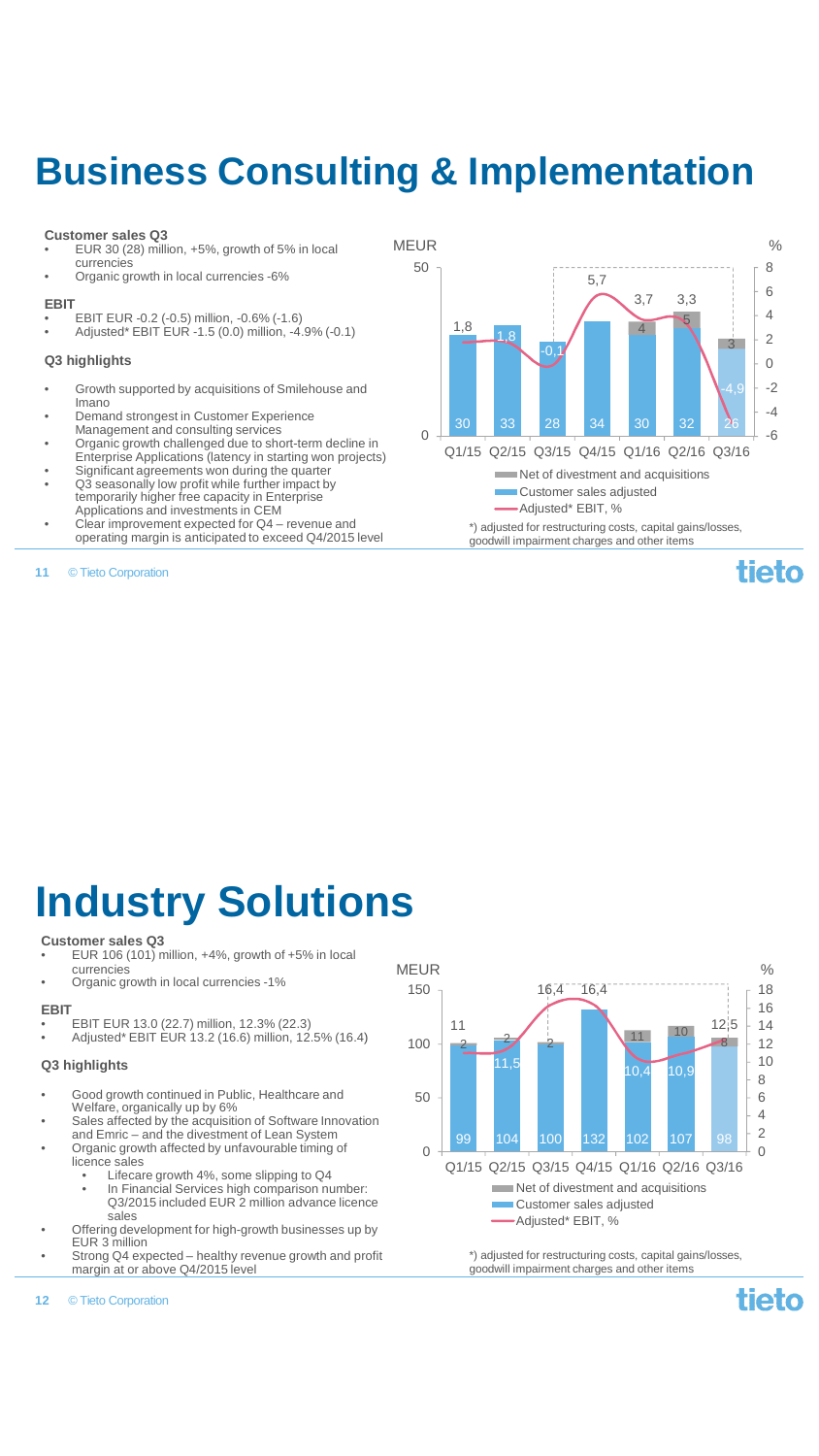### **Product Development Services**

### **Customer sales Q3**

• EUR 26 (29) million, -9%, decline of 8% in local currencies

### **EBIT**

- 
- EBIT EUR 1.7 (0.6) million, 6.4% (2.1) Adjusted\* EBIT EUR 1.7 (1.8) million, 6.5% (6.2)

### **Q3 highlights**

- Business with key customers progressing as expected
- Sales decline due to a few expected end-of-life projects
- Sales and profit margin affected by project ramp-ups
- Healthy cost structure for the existing business, Q3 typically seasonally weaker • New customer acquisition proceeding and opening
- up new growth opportunities
- Q4 performance anticipated to follow the previous year's trend

© Tieto Corporation **13**

47 33 29 33 29 31 26 14,0 9,6 6,2 9,4 8,4 11,1 6,5 0,0 2,0 4,0 6,0 8,0 10,0 12,0 14,0 16,0  $\Omega$ 10  $20$ 30 40 50 Q1/15 Q2/15 Q3/15 Q4/15 Q1/16 Q2/16 Q3/16 MEUR  $\%$ Net of divestment and acquisitions Customer sales adjusted Adjusted\* EBIT, %

> \*) adjusted for restructuring costs, capital gains/losses, goodwill impairment charges and other items



### **Industry Groups**



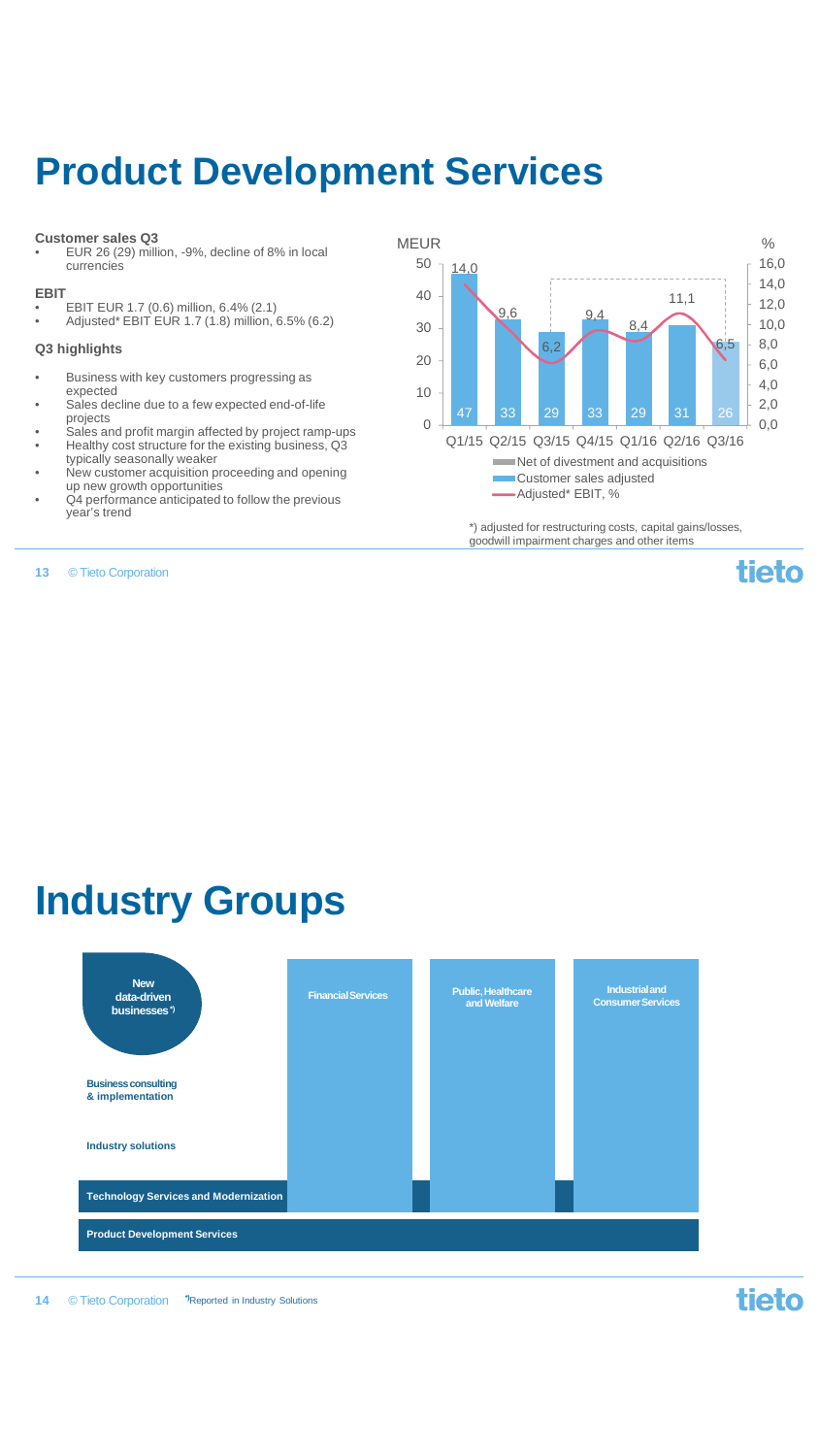## **Financial Services**

### **Customer sales Q3**

• EUR 88 (83) million, +6%, growth of 7% in local currencies

### **Sales split by service line**

|            | Q3/2016 | Q3/2015 |
|------------|---------|---------|
| <b>TSM</b> | 60%     | 59%     |
| BCI.       | 4%      | 4%      |
| IS         | 35%     | 37%     |

### **Q3 highlights**

- Growth driven by new projects driving IT efficiency and digital services, especially in Finland • Acquisition of Emric concluded in Q3
- 
- For industry solutions, comparison number was exceptionally high as the third quarter of 2015 included around EUR 2 million in advanced licence sales
- Agreement with Folksam, one of the largest insurance companies in Sweden

#### © Tieto Corporation **15**

MEUR



■ Customer sales adjusted Net of divestment and acquisitions

tieto

## **Public, Healthcare and Welfare**

#### **Customer sales Q3**

- EUR 106 (98) million, +8%, growth of 8% in local currencies
- Organic growth in local currencies 4%

### **Sales split by service line**

|            | Q3/2016 | Q3/2015 |
|------------|---------|---------|
| <b>TSM</b> | 48%     | 49%     |
| BCI        | 8%      | 8%      |
| IS.        | 45%     | 43%     |

### **Q3 highlights**

- Strong 19% growth in industry solutions, organically up by 6%
- Sales supported by the acquisition of Software Innovation
- Transition projects in infrastructure services in Finland contributed to growth
- Strong licence sales in Software Innovation business while Lifecare growth 4% - impacted by some slipping to Q4



Net of divestment and acquisitions

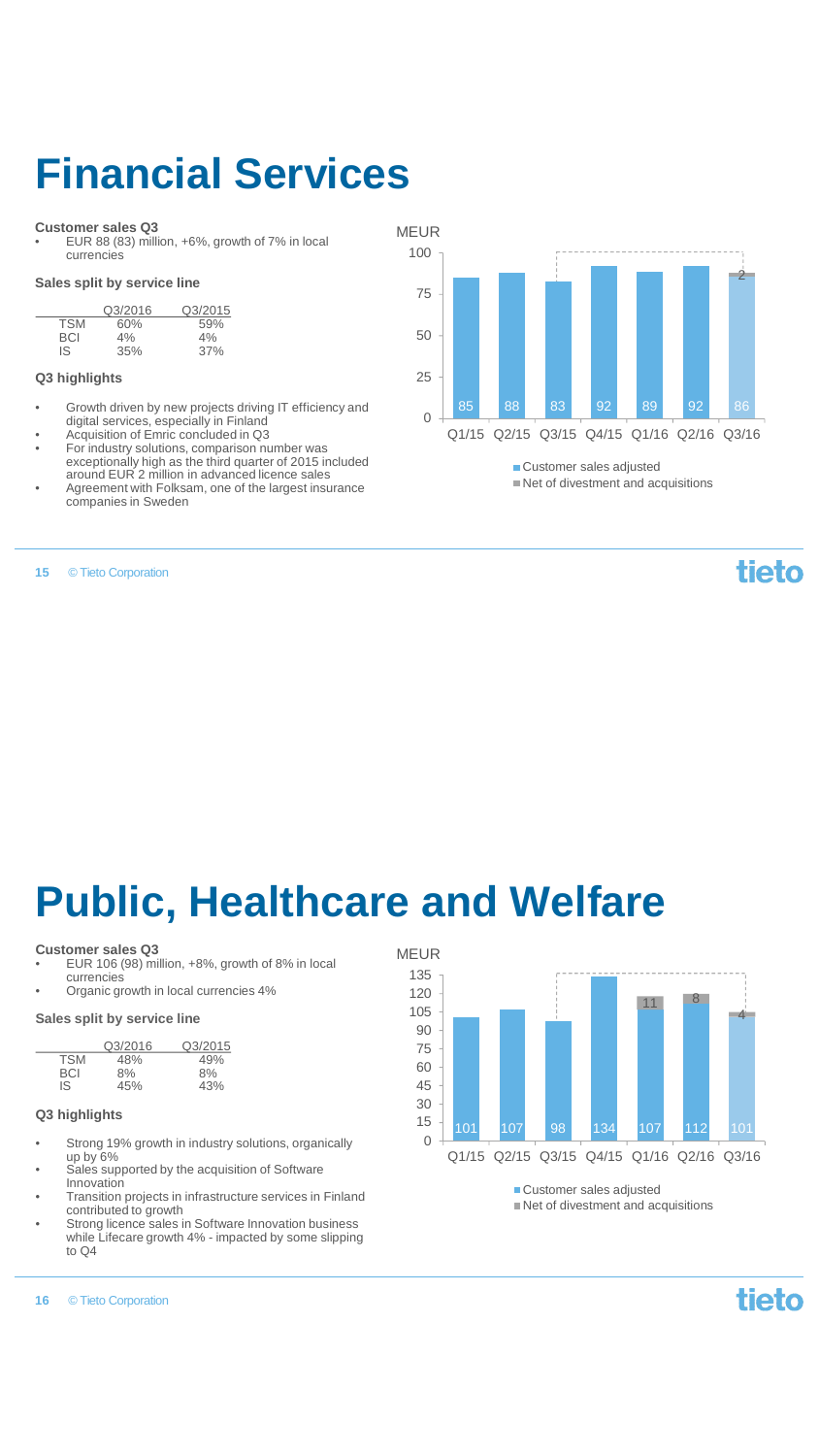## **Industrial and Consumer Services**

### **Customer sales Q3**

• EUR 121 (126) million, -4%, decline of 4% in local currencies

### **Sales split by service line**

|            | Q3/2016 | Q3/2015 |
|------------|---------|---------|
| <b>TSM</b> | 63%     | 64%     |
| BCI        | 15%     | 14%     |
| IS         | 23%     | 22%     |

### **Q3 highlights**

- Sales affected by the acquisition of Imano and Smilehouse
- Sales were down due to anticipated lower project business volumes for one Telecom customer and the expiry of one outsourcing contract in Media • Positive development in the energy utilities and
- manufacturing segment continued
- Significant agreements with Kesko, S Group and Lyse

© Tieto Corporation **17**

134 134 124 137 128 131 116  $2^2$ 2 4 7 5  $\Omega$ 25 50 75 100 125 150 Q1/15 Q2/15 Q3/15 Q4/15 Q1/16 Q2/16 Q3/16 MEUR

> ■ Customer sales adjusted Net of divestment and acquisitions

### tieto

## **Performance drivers 2016**

| Full year - IT services                                                                      | $1 - 9/2016 - IT$ services                                                                           | End of year dynamics                                                            |
|----------------------------------------------------------------------------------------------|------------------------------------------------------------------------------------------------------|---------------------------------------------------------------------------------|
| We aim to grow faster than the market, growth<br>supported by acquisitions                   | Growth of 5%, organically 2%                                                                         | Healthy growth                                                                  |
| Automation and industrialization expected to<br>result in savings of around 30 mEUR in total | Savings amounted to 25 mEUR                                                                          | $5 mEUR / grt +$<br>additional productivity gains                               |
| Growth initiatives supported by recruitments<br>and higher offering development              | Increase in net recruitments: 18 mEUR<br>$(9$ mEUR in Q3)<br>Offering development costs up by 9 mEUR | Recruitment peak in Q2, limited<br>new hires<br>Investment pace slightly slower |
| Anticipated restructuring less than 1% of sales                                              | Restructuring costs 0.6% of sales                                                                    |                                                                                 |
| Performance drivers in IT services in 2016                                                   |                                                                                                      |                                                                                 |
| Adjusted<br><b>EBIT 2015</b>                                                                 | Adjusted<br><b>EBIT 2016</b>                                                                         |                                                                                 |
| Sales growth and<br>Growth investments<br>business mix change                                | Automation and<br>Salary inflation<br>industialization and<br>other productivity gains               |                                                                                 |
| © Tieto Corporation<br>18                                                                    |                                                                                                      |                                                                                 |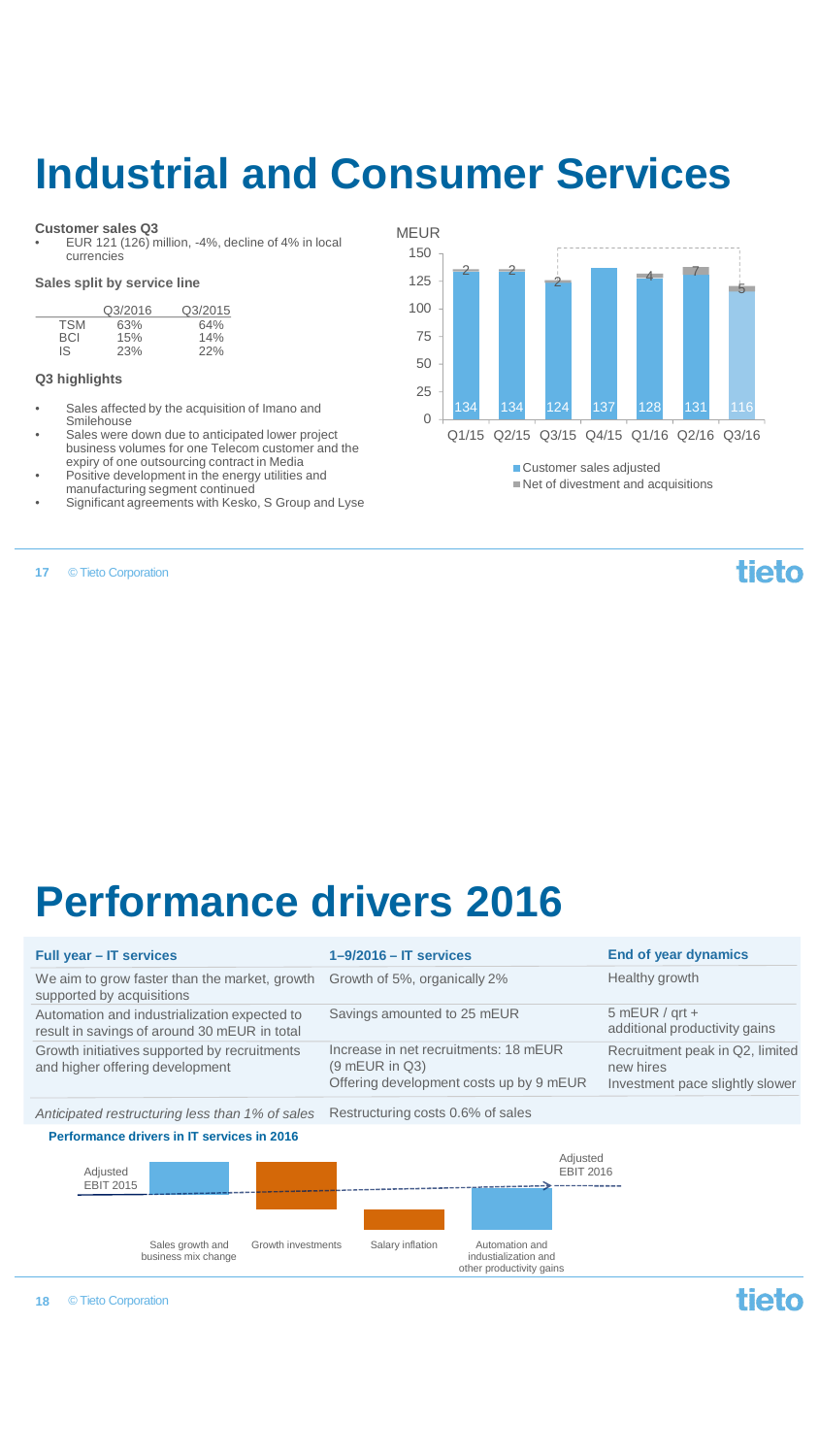

© Tieto Corporation **19**

\*Service Integration and Management

## **Guidance for 2016 unchanged**

Tieto expects its full-year adjusted operating profit\*) (EBIT) to increase from the previous year's level (EUR 150.8 million in 2015).

Based on European Securities and Markets Authority (ESMA) regulation, Tieto will report adjusted operating profit in 2016

\*) Adjusted for restructuring costs, capital gains/losses, goodwill impairment charges and other items